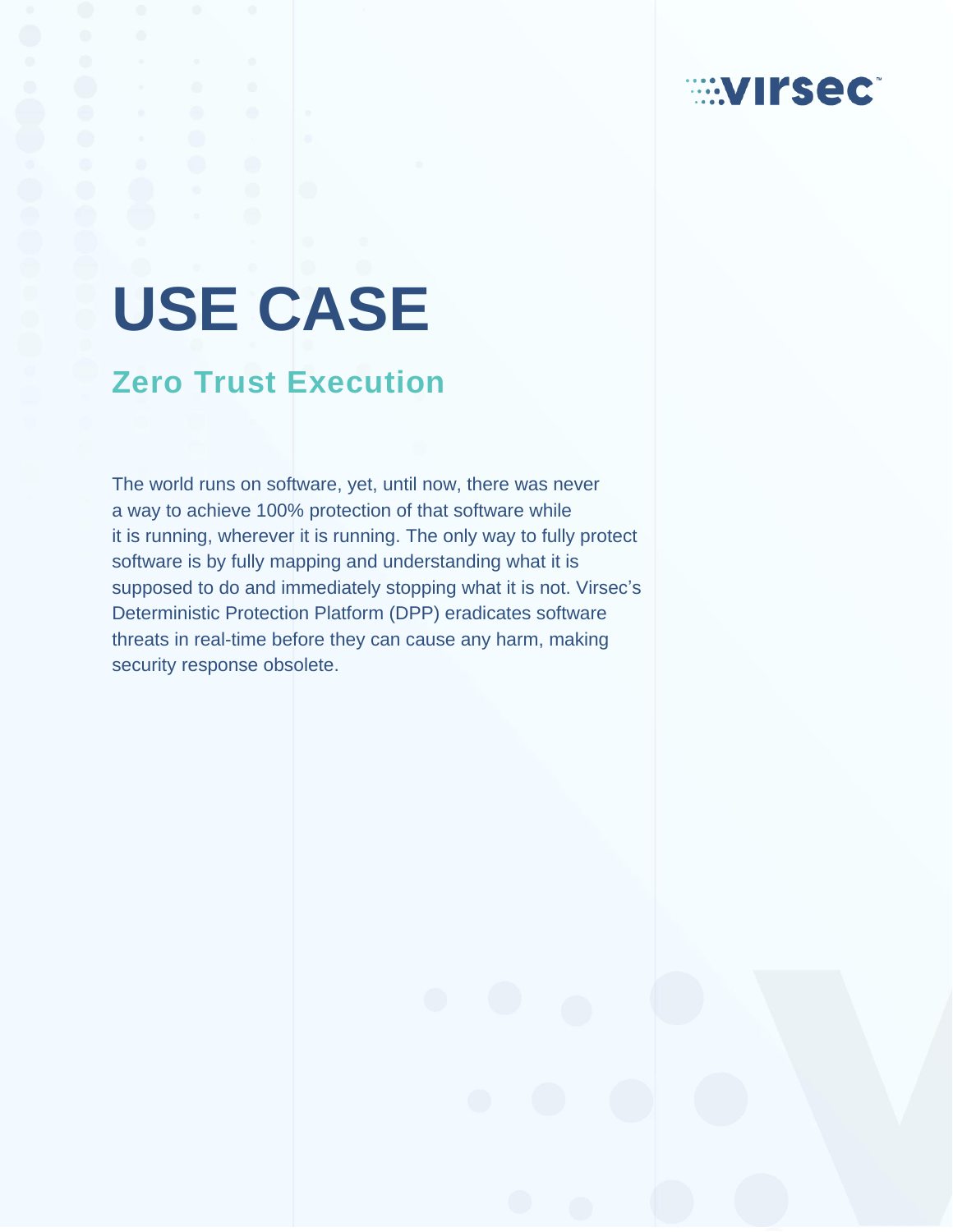## **Reach beyond identity and access with zero-trust execution**

#### **Challenge:**

Zero Trust doesn't go deep enough to stop today's advanced attacks. With vulnerable workloads and applications distributed onpremises and in the cloud and accessed by users from various devices, organizations remain highly exposed to risks they can't address by conventional zero trust enforcement of per-request access and identity decisions in the face of a network viewed as compromised.

#### **Solution:**

Unlike traditional Zero-Trust solutions who focus solely on IAM, Virsec Deterministic Protection Platform (DPP) assumes threat actors have arrived on the host server to execute malicious activity using validated requests, data, and components at runtime. DPP applies a 'never trust, always validate' approach to application runtime, delivering the tightest control on software components and solid protection against evasive attacks that weaponize the same. It uniquely maps the entire software stack as applications load to discern how systems should execute, and protections on deviations automatically initiate in milliseconds. Only DPP enables organizations to continuously validate files, processes, process flow, and memory usages automatically as throughout the runtime cycle for zero trust execution that erases risk and simplifies security.

#### **Ensure Zero Trust where it matters most**

Even with existing Zero Trust practices and the best SOC strategy, never assume enough defenses are in place to secure running applications on a protected Host. Exploits now hijack control during runtime with remote code execution (RCE), and open persistent backdoors into critical systems. Concentrating trust and validation inside the workload stops advanced threats that bypass traditional zero-trust controls, turning benign inputs into malicious code, and derail software as it executes, at the memory level.

### **Trust no code during Execution**

With applications in a running state, attackers can gain persistent control, and cause arbitrary code to execute in the workload. It's critical that the Zero Trust model be applied to data inputs & activated confirmed processes so that applications do not blindly trust runtime elements that can be corrupted into malicious code.

DPP capabilities are designed to address the trust gap in vulnerable applications and is the only solution that can detect during runtime when an attacker attempts to misuse libraries, files, scripts, executables as it is running in a presumed trusted state. DPP, explicitly verifies all software components across the full application stack and how they are leveraged with each transaction/request, so code is executing only as intended, and any attempt to deviate from legitimately controlled flows is immediately recognized as a breach and stopped.

#### **DPP delivers solid protection wherever your applications live**

Deterministic protection capabilities delivered by Virsec cover web, host, and memory with a contextual understanding of the underlying business logic and the expected application execution flow, stopping in real-time and with precision even the most advanced attacks across the entire application attack surface.



Maps application and expected runtime behavior in minutes then monitors execution as code executes



#### **Reliability and integrity**

Guards process memory and process flow to ensure no malicious code executes and services run as intended



# **Continuous Protection**

Automated defensive action that stops known and never-before-seen attacks in milliseconds automatically without human effort